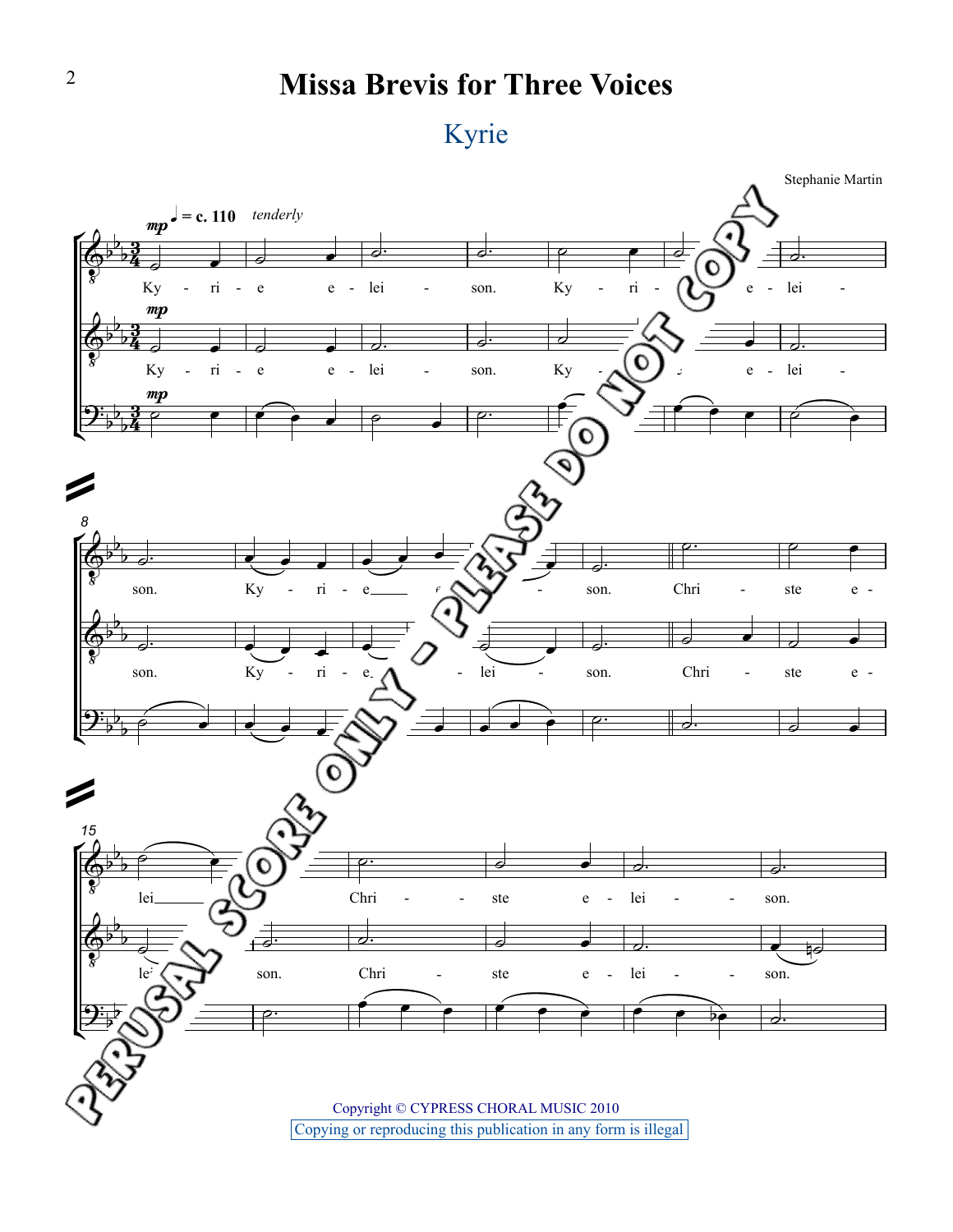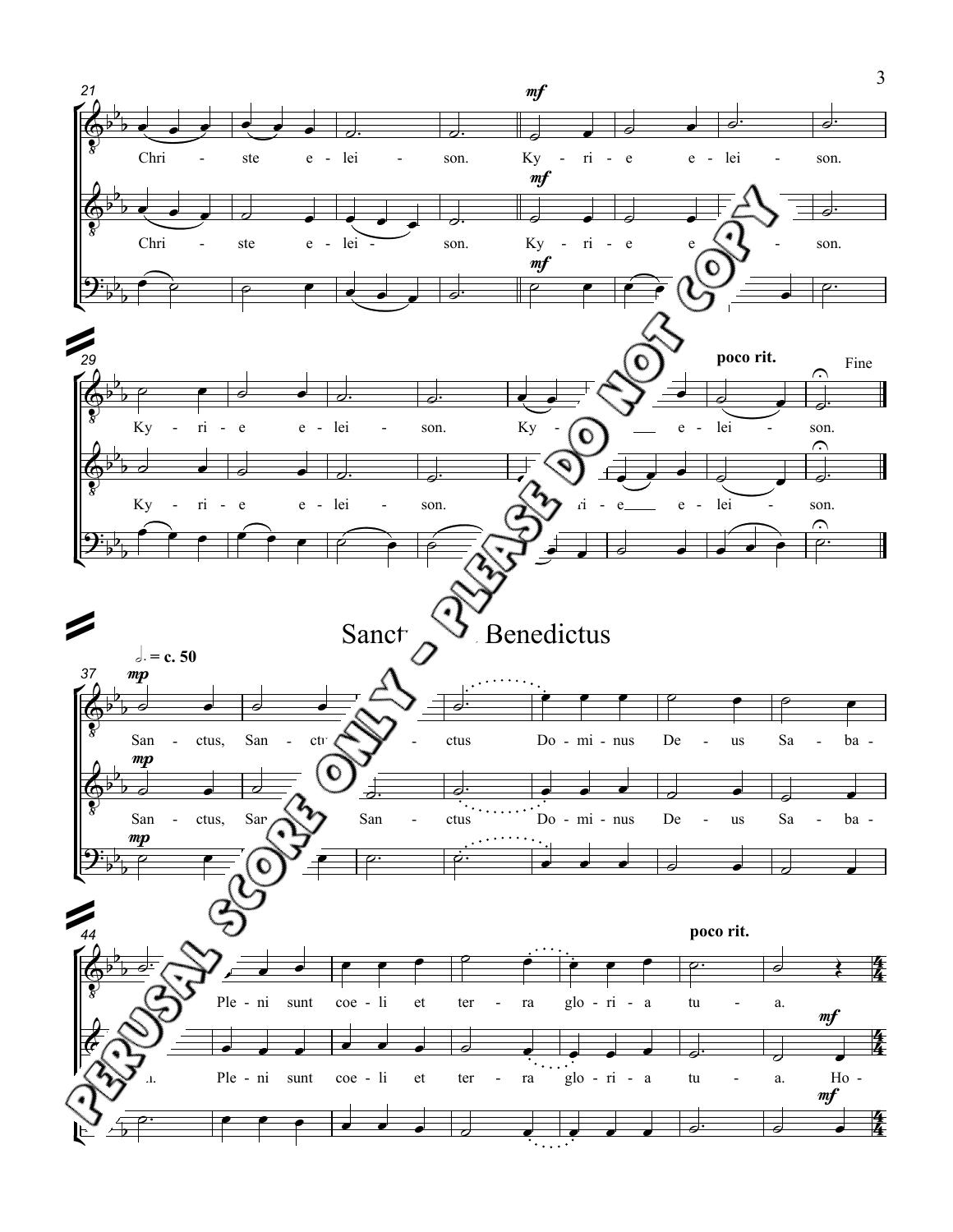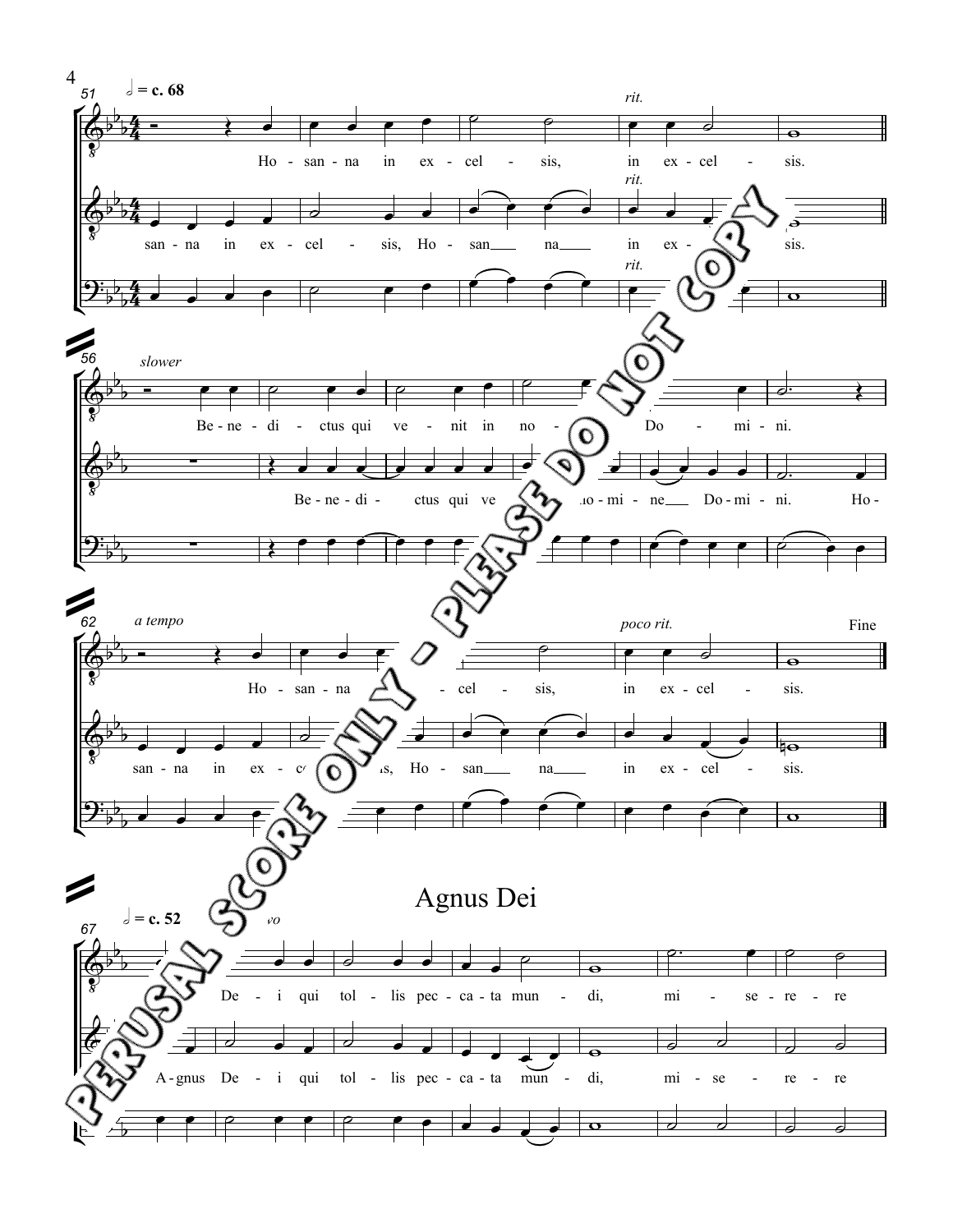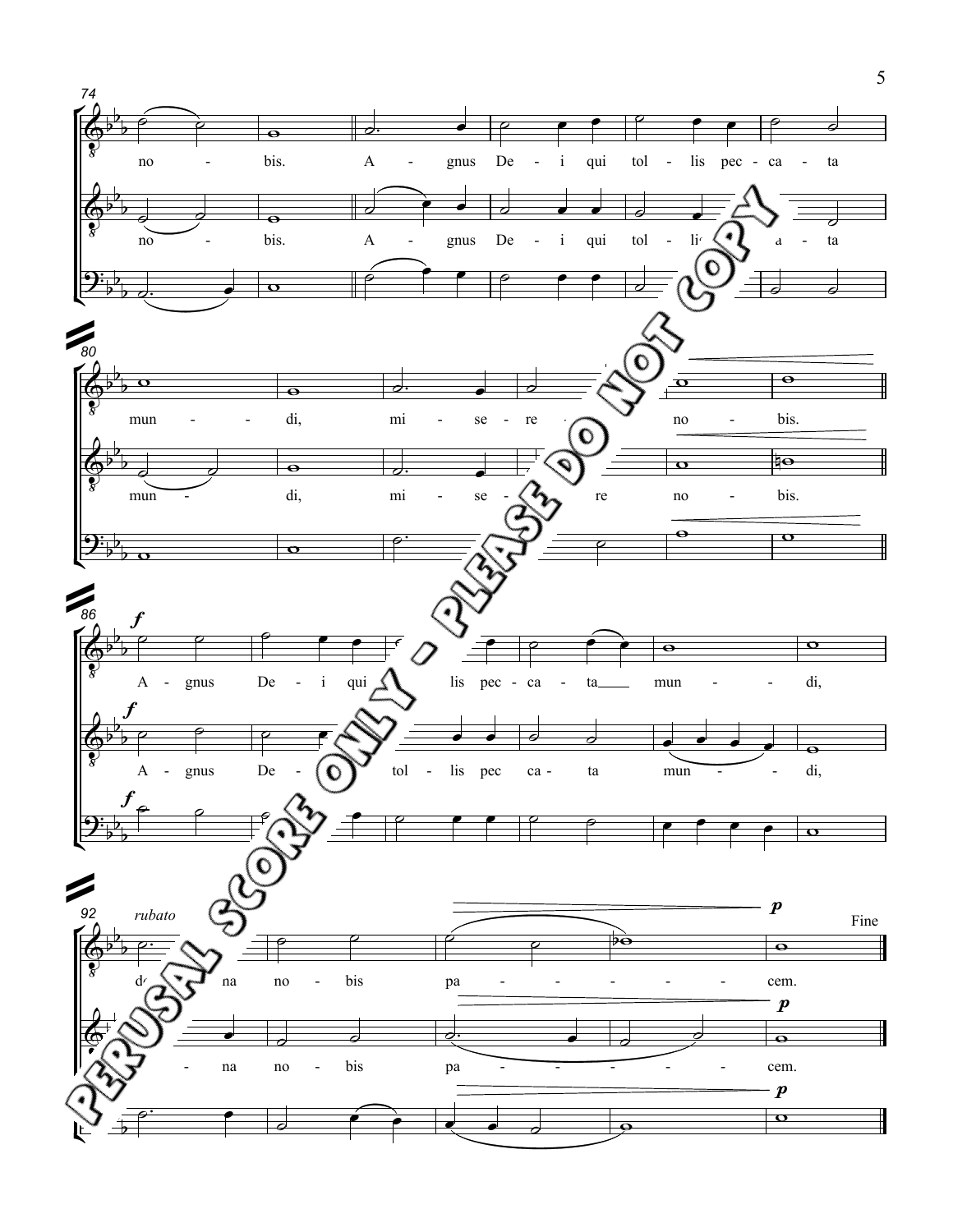*from Mass for three voices:*

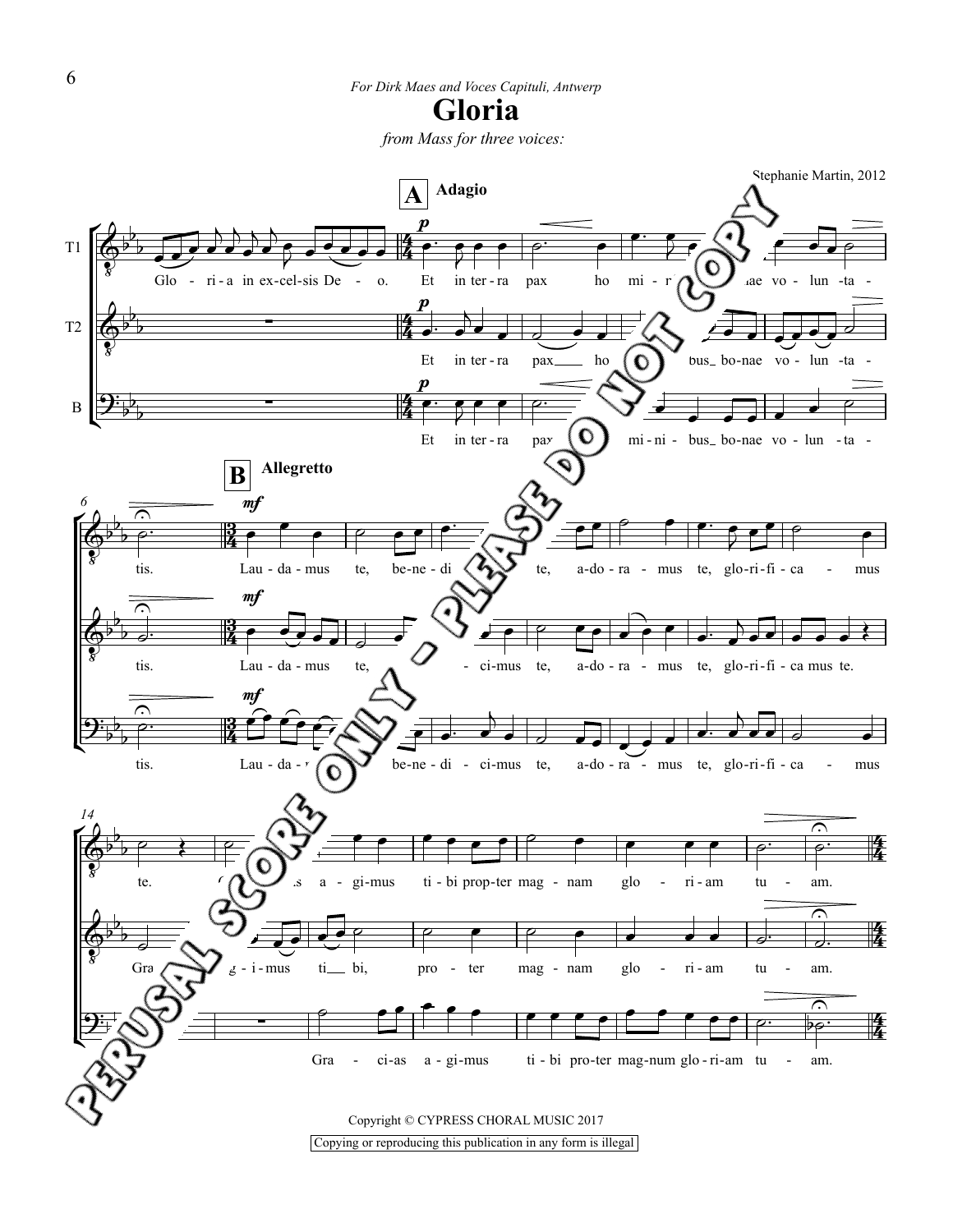